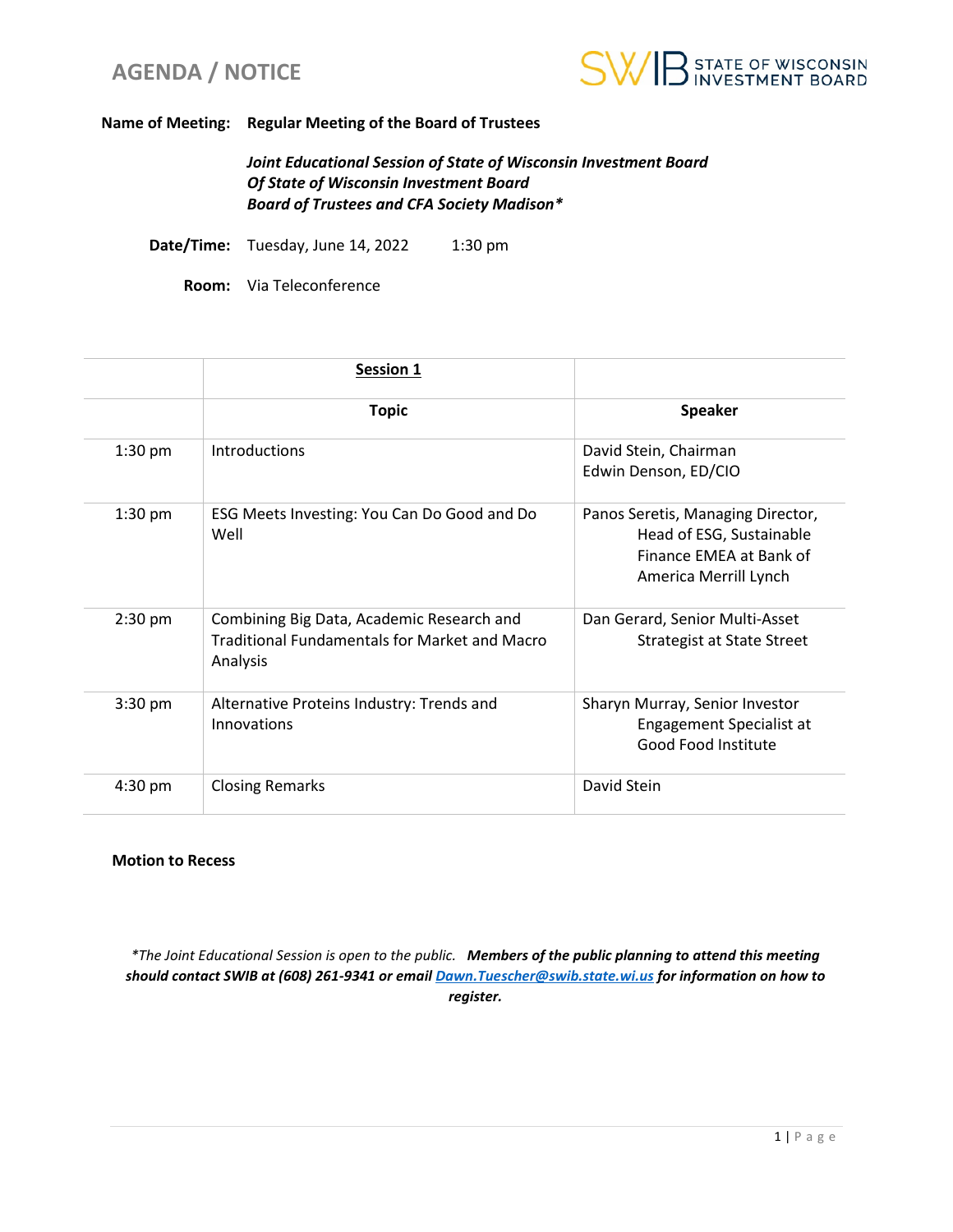

**Name of Meeting: Regular Meeting of the Board of Trustees Date/Time:** Wednesday, June 15, 2022 Approx. 9:45 am **Room:** Board Room, 2nd Floor **Address:** 121 E. Wilson St., Madison WI 53703

## **OPEN SESSION**

- 1. Committee Reports Open Session Items
	- A. Audit and Finance Committee
	- B. Strategic Planning and Corporate Governance Committee
	- C. Compensation Committee
- 2. Consent Agenda
	- A. Open Session Minutes of March 16, 2022
	- B. Recommended Actions from Committee Agendas Open Session Items
- 3. Investment Performance and Market Updates
	- A. Board Investment Performance Report, Q1 2022
	- B. Callan Quarterly Report
- 4. Investment Committee Open Session Business
	- A. Amendments to WRS Investment Policy
	- B. Amendments to WRS Investment Committee Investment Guidelines
	- C. Approved Open Session Investment Committee Meeting Minutes for February 22, March 29 and April 26, 2022
	- D. Final Open Session Agenda for May 24, 2022 and Draft Open Session Agendas for June 28 and July 26, 2022
- 5. Quarterly Investment Update, Q1 2022

## **CLOSED SESSION\***

## **RECONVENE IN OPEN SESSION**

6. Announcement of Matters Taken Up in Closed Session

 $2 | P \text{ a } g \text{ e}$ 

\*The motion to go into closed session at this meeting is made pursuant to Sections 19.36(5) and 19.85(1)(e) of the Wisconsin Statutes to consider confidential and proprietary strategies for the investment of public funds relating to specific proprietary investment strategies of internal WRS portfolios, risk management, and asset allocation, and to approve prior closed session minutes that discuss the same. The Board may convene in additional closed sessions or announce additional closed session items at the meeting in accordance with the procedure outlined in the Attorney General's Opinion reported at 66 OAG 106 (1977). Whenever a closed session is held, the Board will subsequently reconvene in open session to cover remaining agenda items.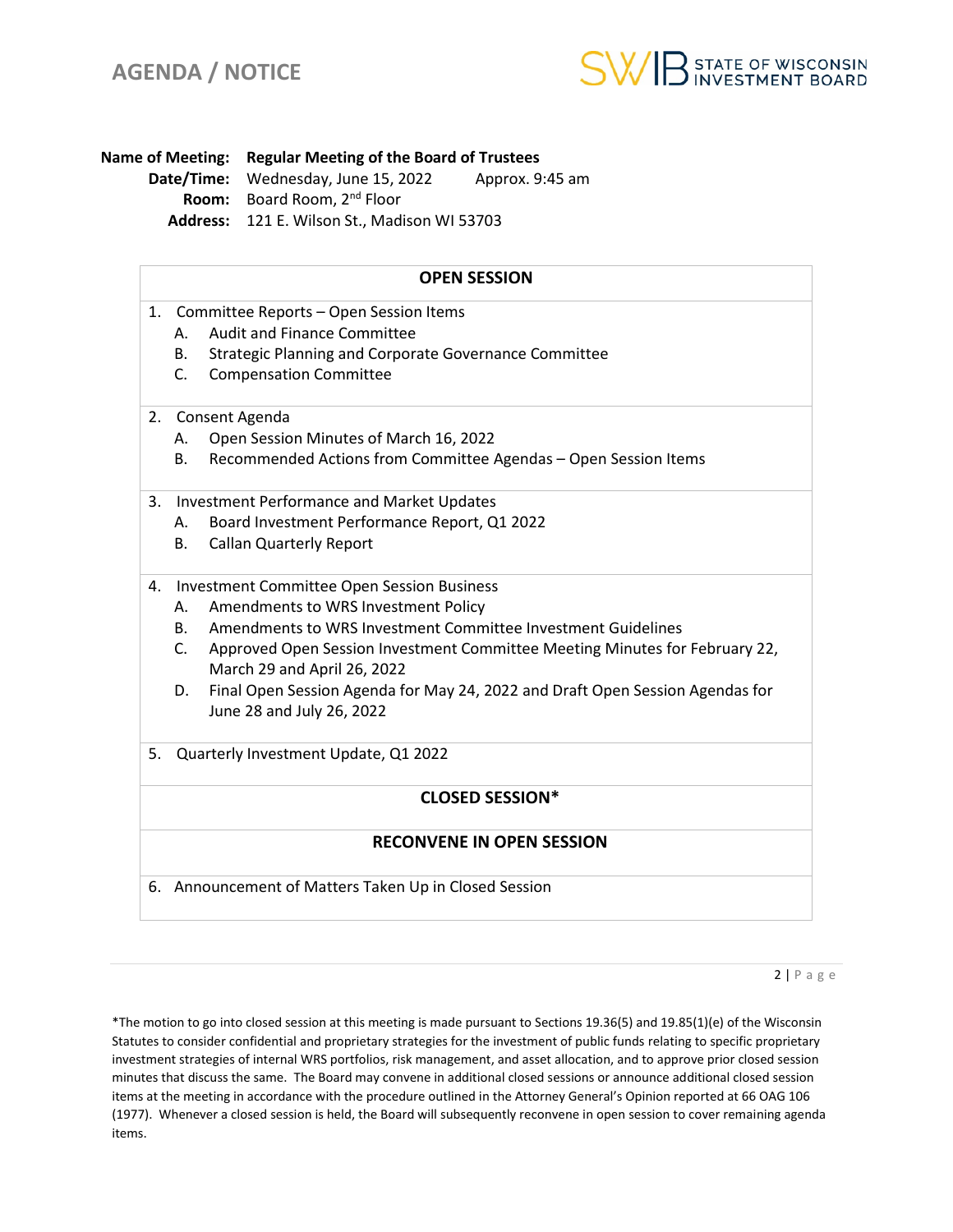

- 7. In the Absence of Questions, the Following Reports will be Filed Without Comment (For informational purposes):
	- A. New Contracts, Q1 2022
	- B. Quarterly Charges to Funds Reports, Q1 2022
	- C. Private Markets and Funds Alpha Commitments, Q1 2022
- 8. Future Items for Discussion

Motion to Recess // Lunch Break

*NOTES: Items may be taken in order other than listed. Estimated times are for planning purposes only. Agenda items will last until discussion is concluded.* 

*The meeting site is physical accessible. Upon prior request, reasonable accommodations will be provided.*